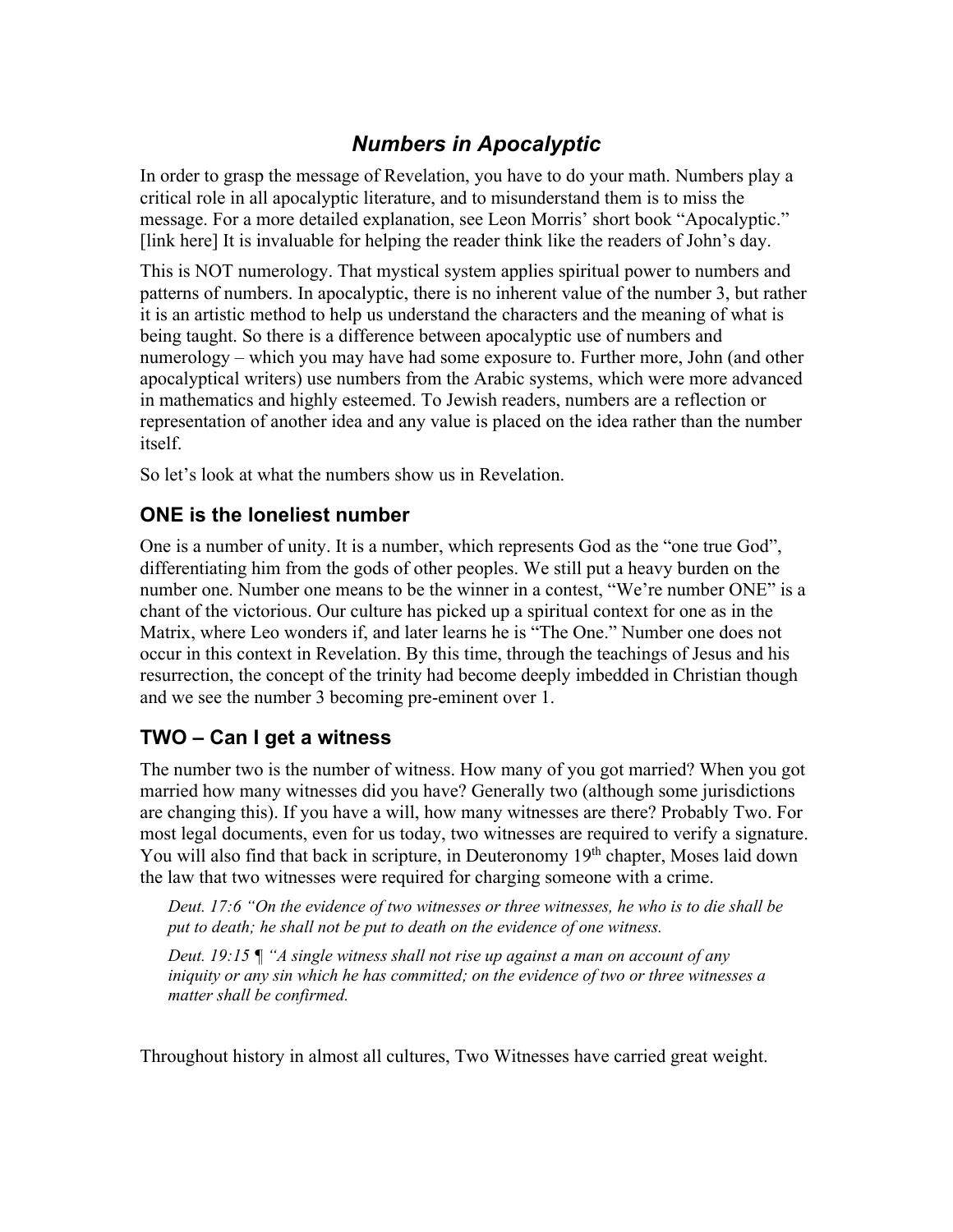So when you see the number of two appearing in the text, it generally refers to some kind of witness. Whether as a single appearance, or as a mathematical factor, when you see TWO you need to be looking for witness of some kind.

### **THREE – Holy, Holy, Holy**

The number three we have already alluded to, and is somewhat commonly understood? Three is the number of God, his identity (in the Trinitarian construct), his realm and his acts. Even in the Old Testament, Isaiah's vision, "Holy, Holy, Holy is the Lord God Almighty."[Is 6:3] They thought of God in threeness even before they understood the trinity, which is pretty fascinating. After Jesus ministry, in which much clarification and explanation of the Godhead was given, we understood the Father, Son and Holy Spirit in a Trinitarian construct. We see this clearly in Jesus benediction "in the name of the Father, the Son and the Holy Spirit!" [Matt 28:19] However, the word Trinity does not occur in the Bible. While the concepts of the trinity appear clearly for us, it wasn't until Tertullian (165-220) answered a question that word trinity was coined. He formulated "three persons, one substance." [By the way, Tertullian is also credited as being the first to use the terms "Old Testament and New Testament."] So while Trinity is not a Biblical word, it is a legitimate word and the number three is always associated with the nature of God. When you see the number three in John's writing, you know it has something to do with the divine nature.

### **FOUR - It's only natural**

Four is a very common number in our text, and isn't really a hard one to figure out. The very basic use of directions in ancient thinking was of a person standing and the four directions he could move- forward, backward, left or right. This sense of four directions ultimately became our North, South, East and West. We also have four seasons, Spring Summer, Autumn and Winter. If you believe in a flat square earth, like they did at that time, you can end up with Four Corners of the earth, and also as winds are generated we have references to the four winds.

All of these ideas are related to the orientation of nature. These are conditions that occur in nature and are different in substance from that which is divine. So, Four is the number of nature, of the earth, creation. When you see the number four appear it generally refers to worldly or natural things, things that we observe and affect us on earth.

# **FIVE and TEN, Woolworth's and Apocalyptic**

5 and 10 do not have significant spiritual significance. But rather they serve their most common purpose. They are used for counting. From the time we recognized we had 5 fingers on each hand we have been able to count by 5's and 10's.

5 does not appear in John's revelation, although it does occur in other apocalyptic writings of the period. 10, however, is heavily depended on. It is used in a counting sense as particularly in being rounded. For instance, groups are counted as 10 or 100 or a thousand – in other word a small group, a medium group or a big group. The emphasis is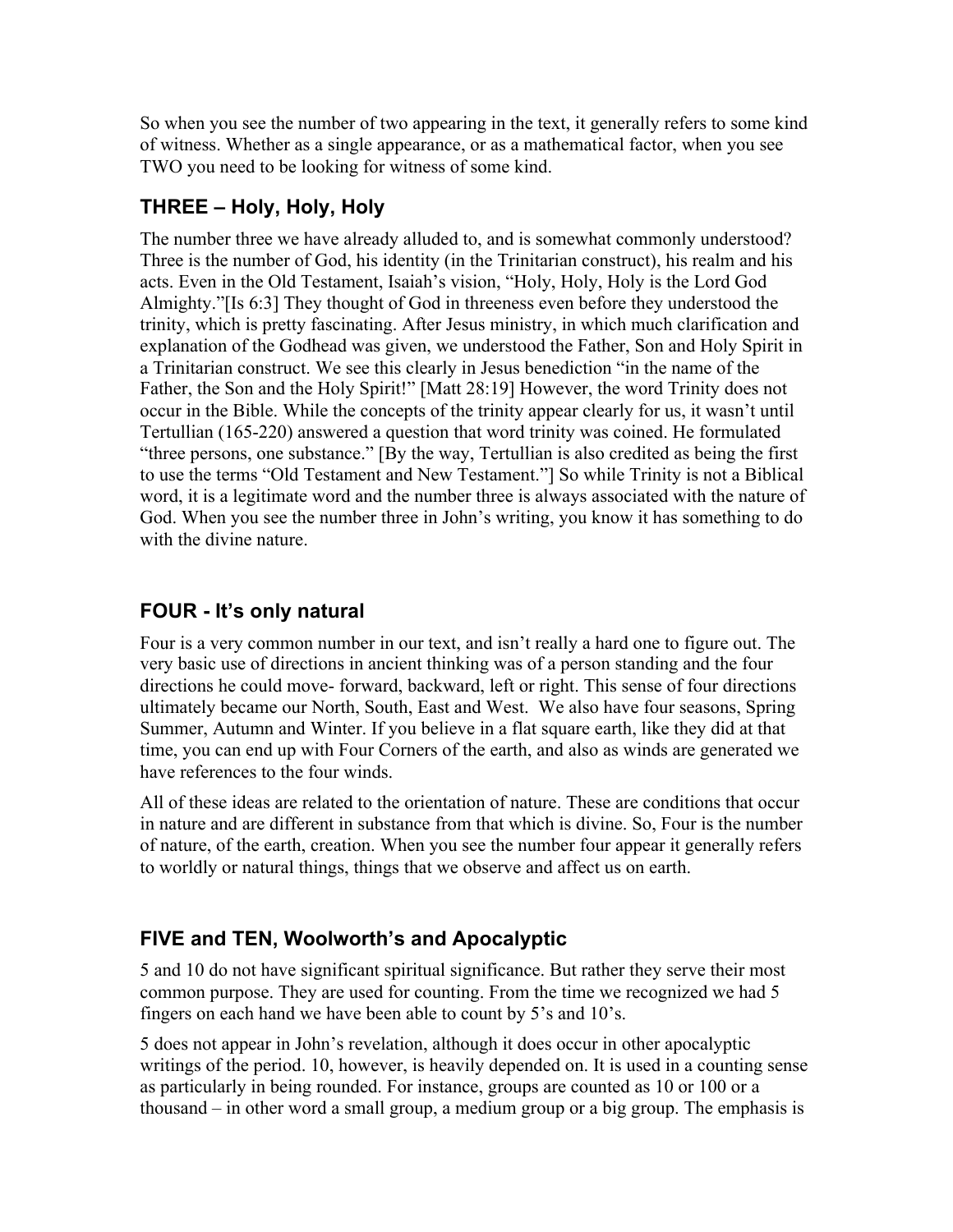on the totality of the group and the relative size – it does not necessarily indicate there are 10 or 100 of some specific thing. 10 is a counting number in the natural sense – simply a complete set, not bearing particular spiritual significance. It can have added sense when it is a factor in a larger number. For instance the holy of holies in the temple measured 30 cubits wide, 30 cubits deep and 30 cubits high. This combines 3, the number of God with 10, a counting number and gives us a cube with God's signature on it.

It should not be lost of us that God gave 10 commandments to Moses. This reinforces the complete nature of the covenant, but it is different in completeness than a list of 7 might have been. The ancient law was added to, but was always viewed as the basic 10 – even though there would be over 600 new laws added over time.

When finding 10's or multiples of 10's you have to figure out what is being accounted for and the multiplier will often give the key.

#### **SIX a manly number for sure!**

Many interpreters will list Six as a lacking number, incomplete and deficient in its relationship to the much more important number 7. Some writer's call 7 the perfection number and therefore 6 the imperfection number. But there is no real basis for this. However, there is a simpler explanation, and so often the simpler one is the most accurate. Six is about man. While we will see it earlier in the book, the most famous use of 6 is in association with one of the beasts.

*Rev. 13:18 ¶ This calls for wisdom. If anyone has insight, let him calculate the number of the beast, for it is man's number. His number is 666.*

We will look at this later, but John gives us the answer to this number. It is "Man's Number." We'll look at factoring and multiplying later, but when it occurs it is pointing to mankind in his most basic, non-divine sense. It likely came from being associated with the sixth day of creation which is the day man was created.

#### **SEVEN – the perfect sum**

Seven is recognized early for it's significance and appears frequently. The creation account is certainly our earliest sense of the importance of Seven. It is so significant that it has affected all the world's calendars that reflect a seven-day week. There is no other natural occurring phenomena from which 7 is derived. (one possible source are the heavenly bodies, see below). This writer does not adhere to a strict seven days of creation, rather it is a magnificent mnemonic which was useful to teaching children from their earliest memories that God created all things. But this shows us that from the beginning, 7 was a number for big important and perfect things.

We think it is not an accident that Seven is the Sum of THREE and FOUR, or the sum of everything that is divine and everything that is natural. We get a clue to this when we look at TWELVE which is the product of THREE and FOUR.

This makes SEVEN not only a number of perfection, but it is also a number of big, important things. It was even written in the heavens. Besides earth, there were seven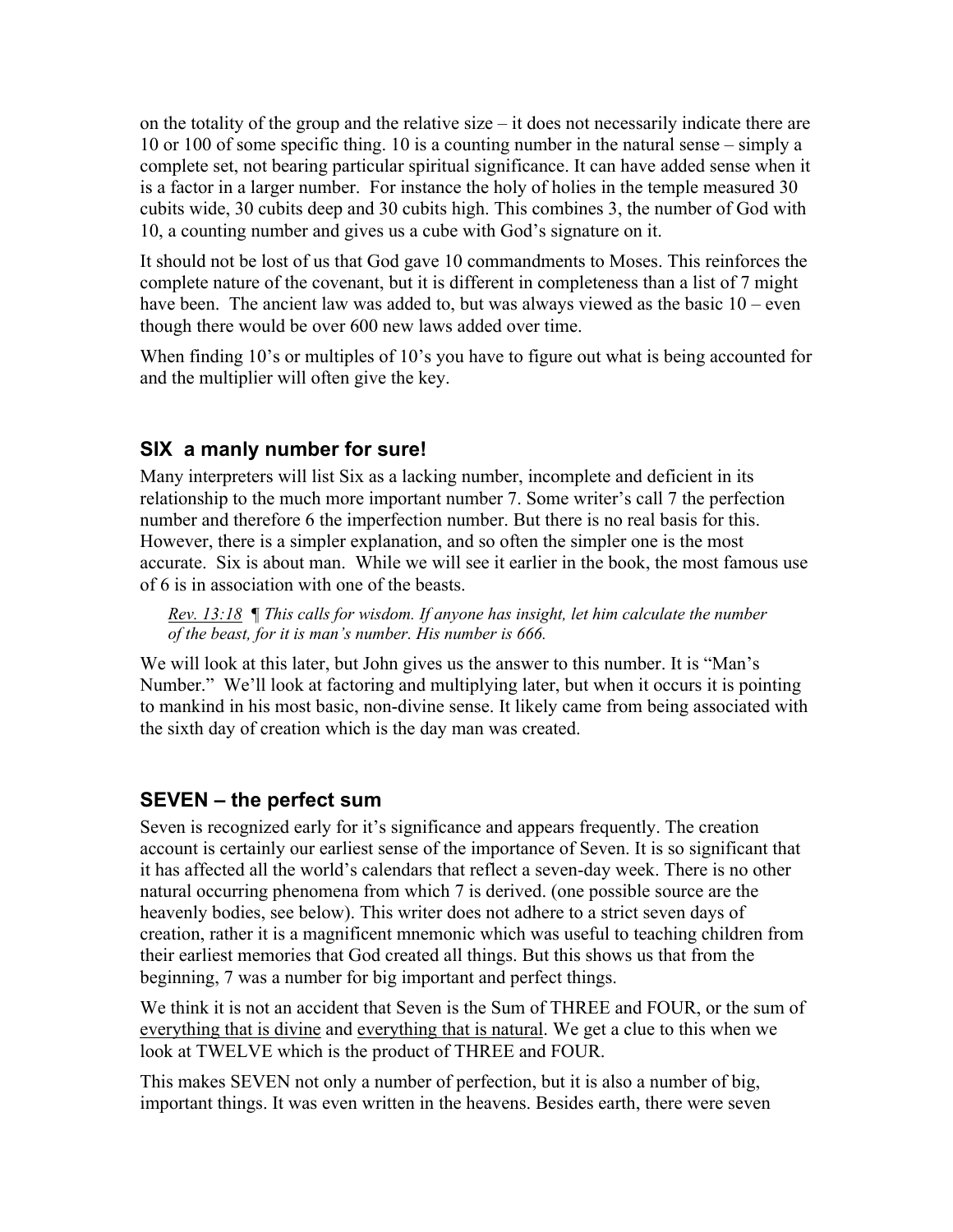celestial planets known at that time: Five planets, Mercury, Venus, Mars Jupiter and Saturn, in addition to the sun and moon you get 7.

So 7 is a SUMMATION number, one that conveys big things inclusively and with finality. You can't add to things that are divinely measured in 7's. You can't add a day of the week, another day to creation, or even add a new celestial body (although others would be discovered, it was not considered possible at the time.) Seven Sums it up. It is the combination of everything that is divine and everything that is universal and that leads to the perfect number. Where it occurs, look for qualities of fullness, perfection and "all summed up." A caution, just because 7 is attributed to many important things, like the lamb, it does not in itself point to a quality that is always pure. But it does point to the full sum of whatever it is describing.

### **12 – of the people, by the people and for the people**

Now a word about mathematics in the ancient world. While multiplication and division were in widespread use through the ancient world, with Greeks, Egyptians and others knowing how to use operators, the Babylonians were the most advanced and actually had systems and structures for doing multiplication and division. The fact that Abraham came out of this culture would imply he was very familiar with the techniques and this would not have been lost on his descendants. This would have been enhanced during the time of Egypt, but there certainly is no reason to think that our ancients did not have basic math operators to work with.

As we see the summation of Number 7 being everything that is God summed up with everything that God created, the Number 12 is similar, except that it is the PRODUCT of 3 and 4. Or in other words, when that which is God interfaces with His creation the "result" or "product" is people.

People. It is a multiplying together of that which is divine, the image of God, and that which is natural, from the dust of the earth. Man is literally the coming together of those two aspects. When you see twelve, it generally refers to people. Twelve patriarchs, twelve apostles, twelve tribes, twelve is the number of people. (Don't get too tempted to include the 12 signs of the zodiac. These were developed in China after the Old Testament was complete, but may represent a Chinese adoption of a Jewish concept.)

It can be argued as to whether or not God specifically gave Jacob twelve sons to stick with his theme, but is interesting that even though there were twelve sons, we also have twelve tribes which DO NOT correspond to the 12 brothers. It seemed terribly important to maintain the presence of 12, which was done by separating Levi and breaking Joseph into two tribes represented by his two sons.

So, whenever you see the number 12 you should be striving to identify what people are being discussed.

# **More Algebra**

In apocalyptic writings, which are all about imagery and meaning – we also find the occurrence of *squares* and *cubes*, the use of two-dimensional area and three-dimensional images. The Hebrews loved cubes best of all and you find them in many places: the Holy